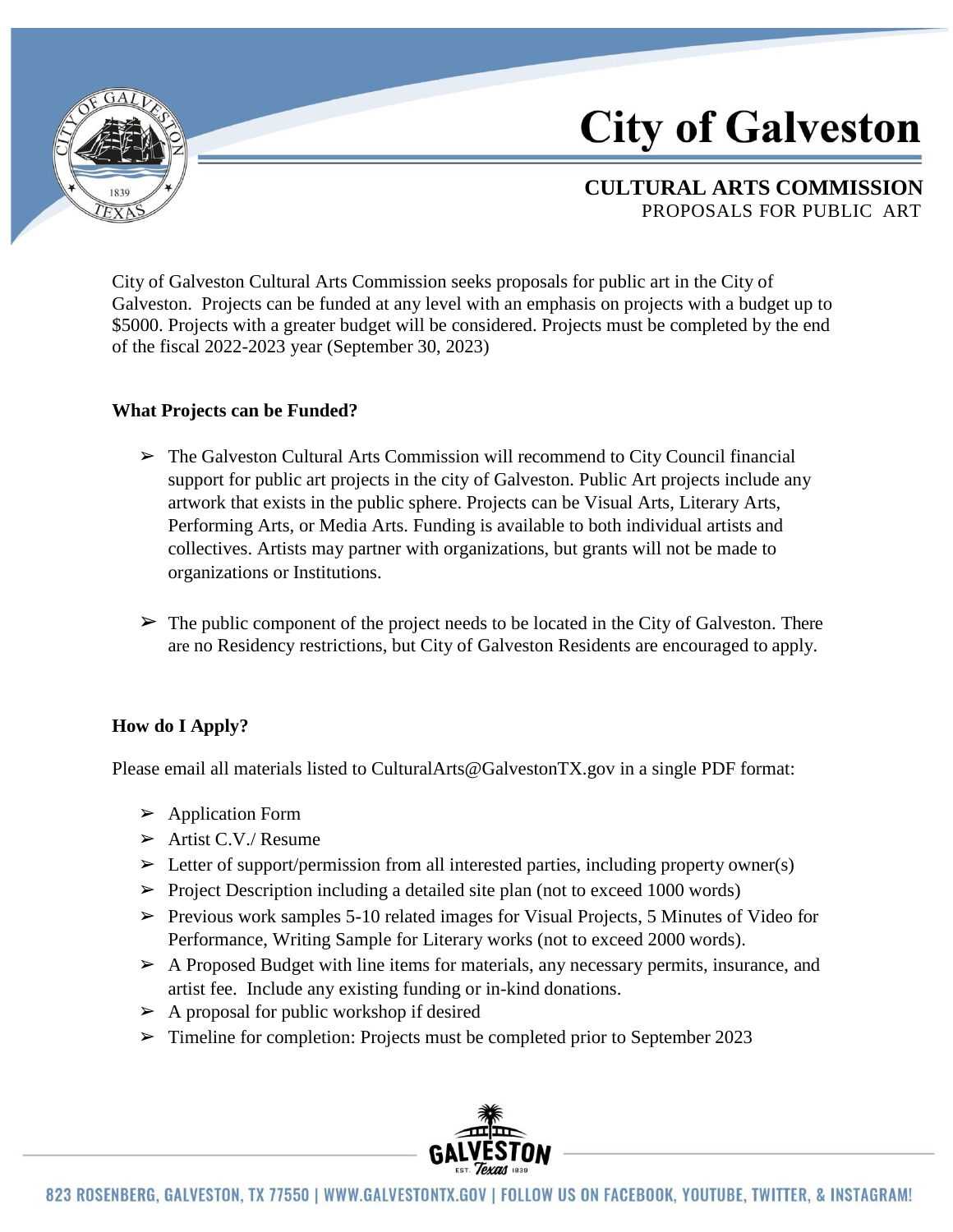

# **City of Galveston**

## **CULTURAL ARTS COMMISSION** PROPOSALS FOR PUBLIC ART

### **How will Proposals be Evaluated?**

Proposals will be evaluated by the City of Galveston Cultural Arts Commission and approved by City Council. Proposals will be evaluated along the following criteria:

 $\triangleright$  Feasibility

- On time completion
- Completion on budget
- Maintenance timeline
- Environmental impact

#### $\triangleright$  Artistic Merit

- Aesthetic consideration
- Artistic strength
- $\triangleright$  Accessibility
	- Potential impact on audience
	- Visibility
- $\triangleright$  Community
	- Demonstration of community support

Finalists may be contacted for an Interview.